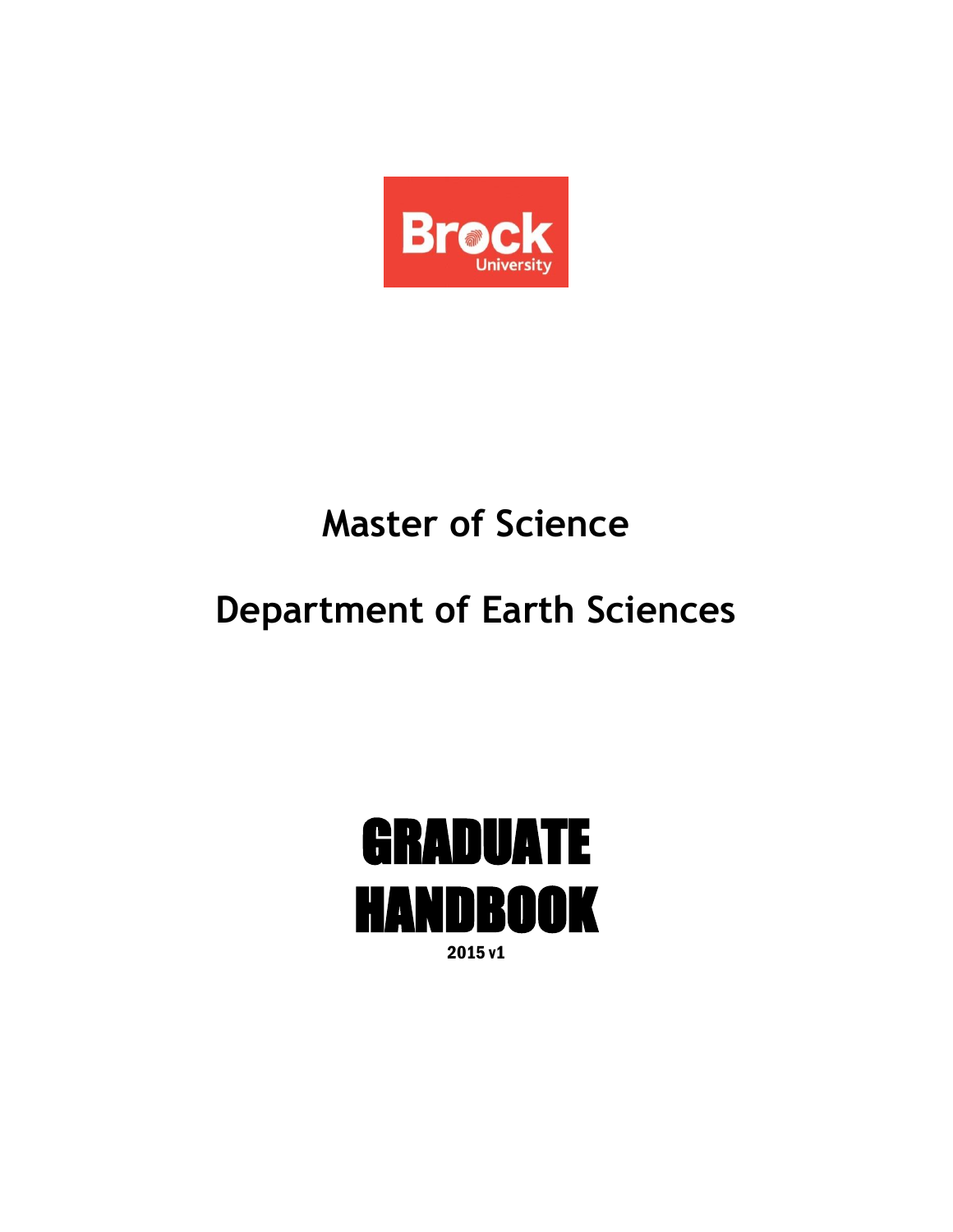## **Table of Contents**

| Appendix 3 - Thesis draft approval 14 |
|---------------------------------------|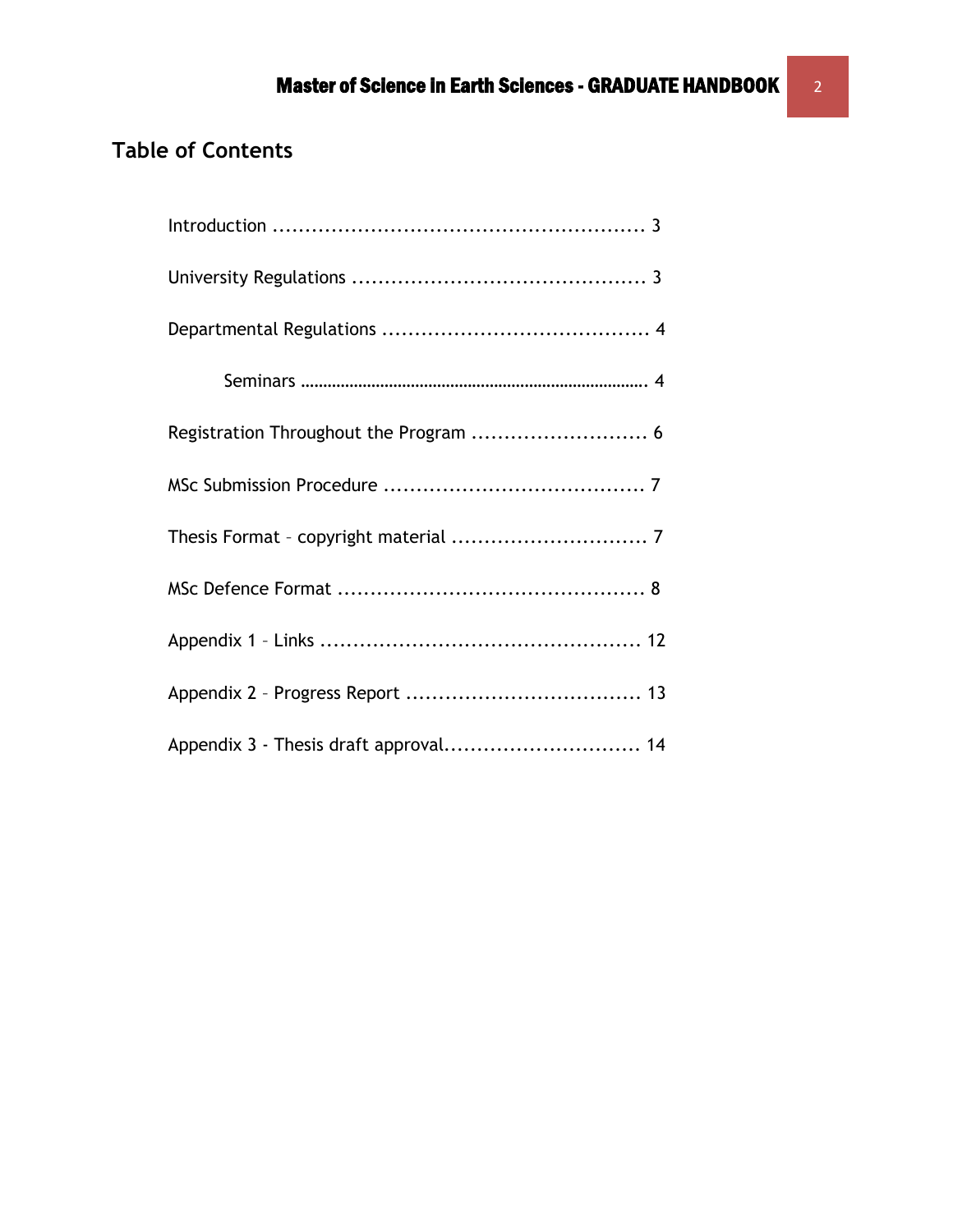## **Introduction**

Welcome to the Department of Earth Sciences at Brock University. We hope that you will have a stimulating and enjoyable experience as a Graduate Student.

This document is intended as a resource to both Graduate Students and their Supervisors. Most aspects of a Graduate Student's career at Brock are governed by University Regulations. The official version of these regulations are found on the Brock website. Aside from a brief overview, these regulations have not been reproduced in this handbook. Refer to Appendix 1 for important links and short explanations.

In this guide you will find primarily information that is specific to the procedures and practices within the Department of Earth Sciences.

## **University Regulations**

There are two principal sources for regulations relevant to Graduate Students and it is suggested that you familiarize with them.

## *Graduate Calendar*

The graduate calendar contains the regulations for the MSc in Earth Sciences, including degree requirements and course descriptions. Please note: the calendar of the year of initial graduate enrolment governs a Graduate Student's program.

The calendar also contains the **Academic Regulations and University Policies**. These regulate most aspects of student's academic life, including registration policies and procedures, degree completion time limits, research policies and procedures, thesis defence and academic integrity.

## *Faculty of Graduate Studies*

The Faculty of Graduate Studies (FGS) maintains a comprehensive website for all Graduate Student related issues. It is the best source for financial information, thesis regulations and formats, and all forms that might be needed during your program. Your thesis will have to comply with FGS thesis format specifications for acceptance by the Faculty of Graduate Studies. The website also contains FAQs, information for professional development as well as campus life in general. Many links ultimately lead you back to the graduate calendar, as it is the official document.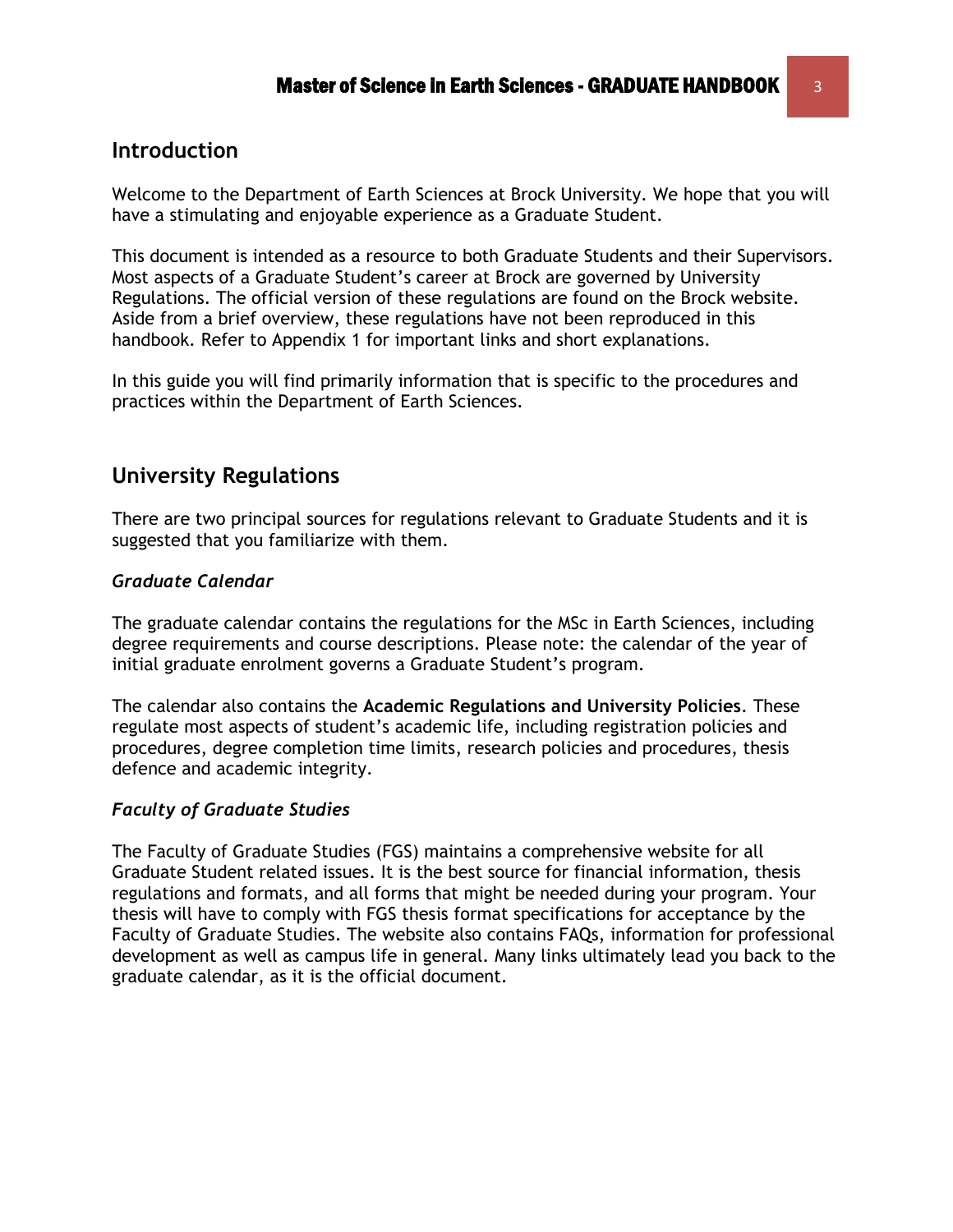#### *Graduate Students' Association*

As a Graduate Student you are represented by the Graduate Students' Association (GSA). Although, the GSA does not deal with academic issues, it does support graduate students in a variety of ways and organizes social and recreational events. The GSA administers the Graduate Student Health Plan and Graduate Student U-Pass.

## **Departmental Regulations**

The Department of Earth Sciences is governed by and subject to University Regulations. Departmental Regulations, therefore, outline the specifics of the implementation of the University rules. In addition, the Departmental Policies outlined below will elaborate and clarify some of the more general University policies.

#### *Seminars*

Full-time graduate students are required to attend all Departmental as well as Graduate Student Seminars. Failure to attend will result in the deduction of 2% for each seminar missed from the grade assigned by the supervisor for ERSC 5P95 (passed Dept. Meeting March 7, 2012). Furthermore, a conference presentation may be substituted for one of the student's seminars. An essay is required for the seminar on the topic related to the student's research thesis and interest (passed Dept. Meeting March 14, 2012).

#### **People**

We hope that you will interact with people of the Department and the University, but in general, the following are the most important contacts during your graduate studies:

#### *Supervisor*

Your Supervisor is the person with whom you will be working more closely than anyone else during the course of your studies. She/he will be your main source of guidance for all academic matters regarding your graduate program, including course selection, research funding, and degree progress. Most importantly, your Supervisor will guide you on all aspects of your MSc thesis research, including proposed research topic selection, research direction, thesis writing, and thesis defence.

#### *Supervisory Committee Members*

Your two Supervisory Committee Members are 'de facto' secondary supervisors. The Committee Members usually have some expertise in your research area and will contribute to the selection of courses. The Committee Members help monitor your progress (see Committee meetings below), offer advice, and most importantly, read and approve your thesis prior to it going to defence.

#### *Graduate Program Director*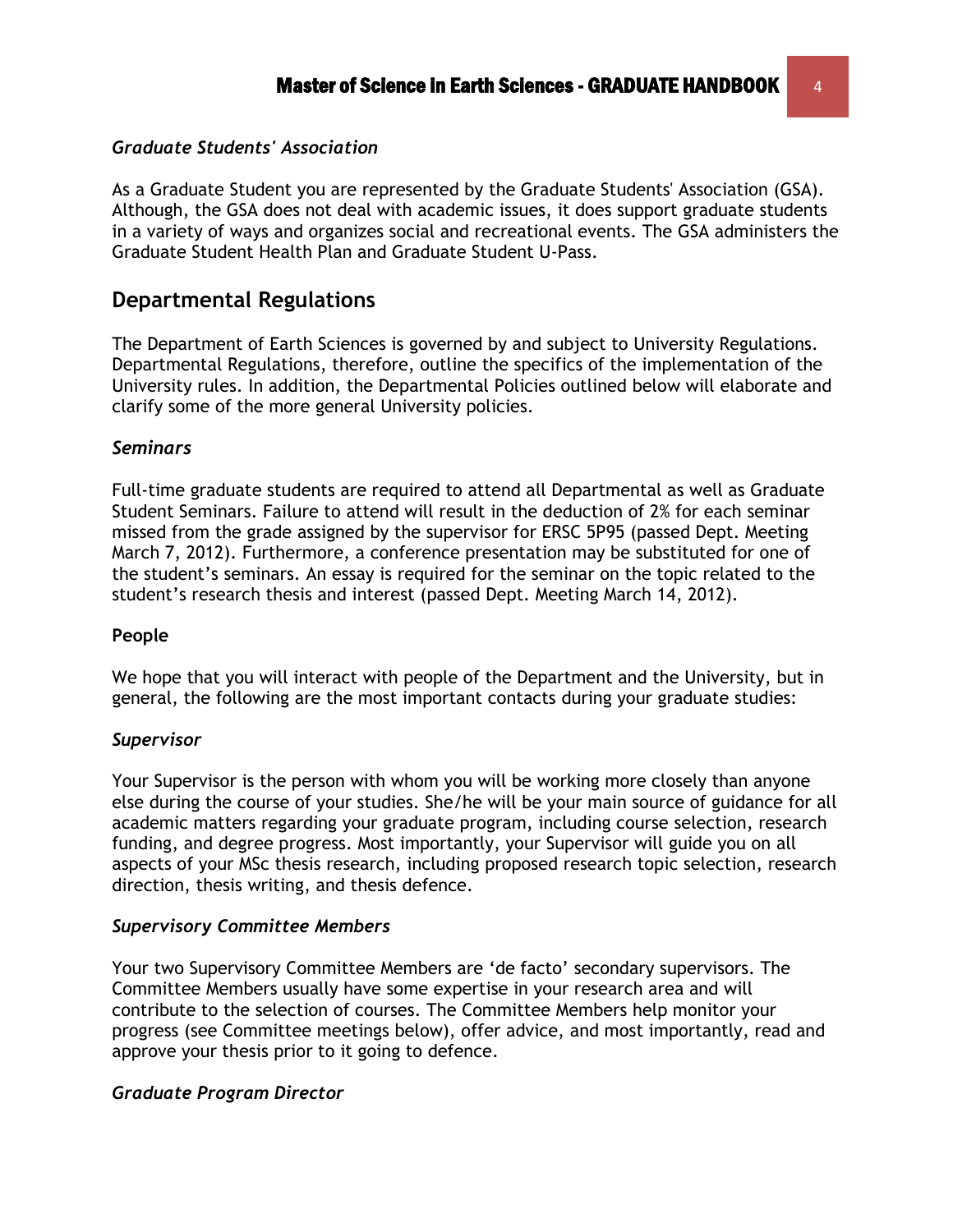The Graduate Program Director is responsible for the administration of the graduate program. She/he is available when you have specific issues regarding your master's program, for example, facilities, research progress, regulations, or funding issues. The Graduate Program Director will normally chair your committee meetings. It is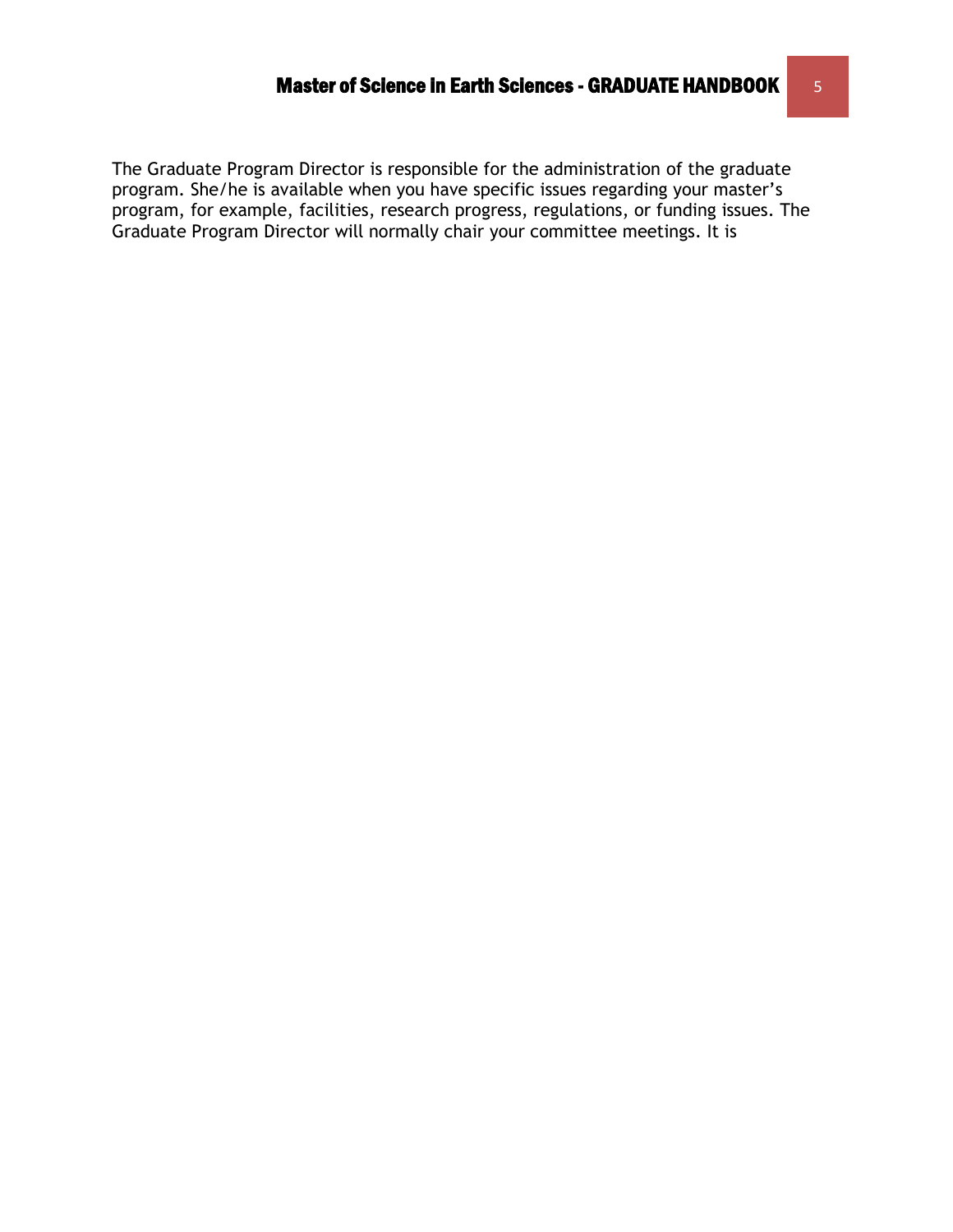suggested that you discuss any questions with your Supervisor prior to consulting with the Graduate Program Director. He/she will also schedule the Committee Progress meetings, usually at the beginning of each semester (Fall, Winter, Summer).

#### *Senior Lab Coordinator*

You will normally work as a Teaching Assistant (TA) during your two-year stay as a graduate student in the Department. The Senior Lab Coordinator will determine your TA assignments in consultation with your Supervisor. Any issues regarding assignments prior to, or during the work term, should first be brought to the attention of the Senior Lab Coordinator.

Departmental Seminars and Graduate Student Seminars

#### *Office of Graduate Studies*

This office is arguably the most important resource when it comes to administrative matters. It can help you find the correct forms and provide you with contacts for other bureaucratic matters. Please contact this office prior to asking the Supervisor or Graduate Program Director if related to matters of graduate registration, financial matters, etc.

#### *FORMS: Please submit all university forms to the Administrative Assistant for processing and to ensure that your student file is kept current for Committee Meetings.*

#### **Composition of Thesis Supervisory Committees**

All students are supervised by a thesis committee. Thesis committee usually consists of the student's research Supervisor and two additional faculty members, the Supervisory Committee Members. The Graduate Program Director will normally serve as Chair of the Committee. Faculty members from other departments at Brock, or external agencies (e.g., Geological Survey of Canada) may serve as additional committee members.

#### **Monitoring of Graduate Student Progress**

Graduate Students are responsible for attending their committees when scheduled by the Graduate Program Director, and to come prepared with requested material/information by the GPD. The thesis committee meets, at least, three times per year during the Graduate Student's program; more often if warranted. Graduate Student progress is monitored using the form listed in Appendix 2.

The first committee meeting is used to decide on the courses you are required to take and on the timing of these courses. In addition, several other forms will be filled out at this time and submitted to the GPD. Also, a preliminary research outline will be discussed during the initial meeting. This meeting is normally scheduled within the first week of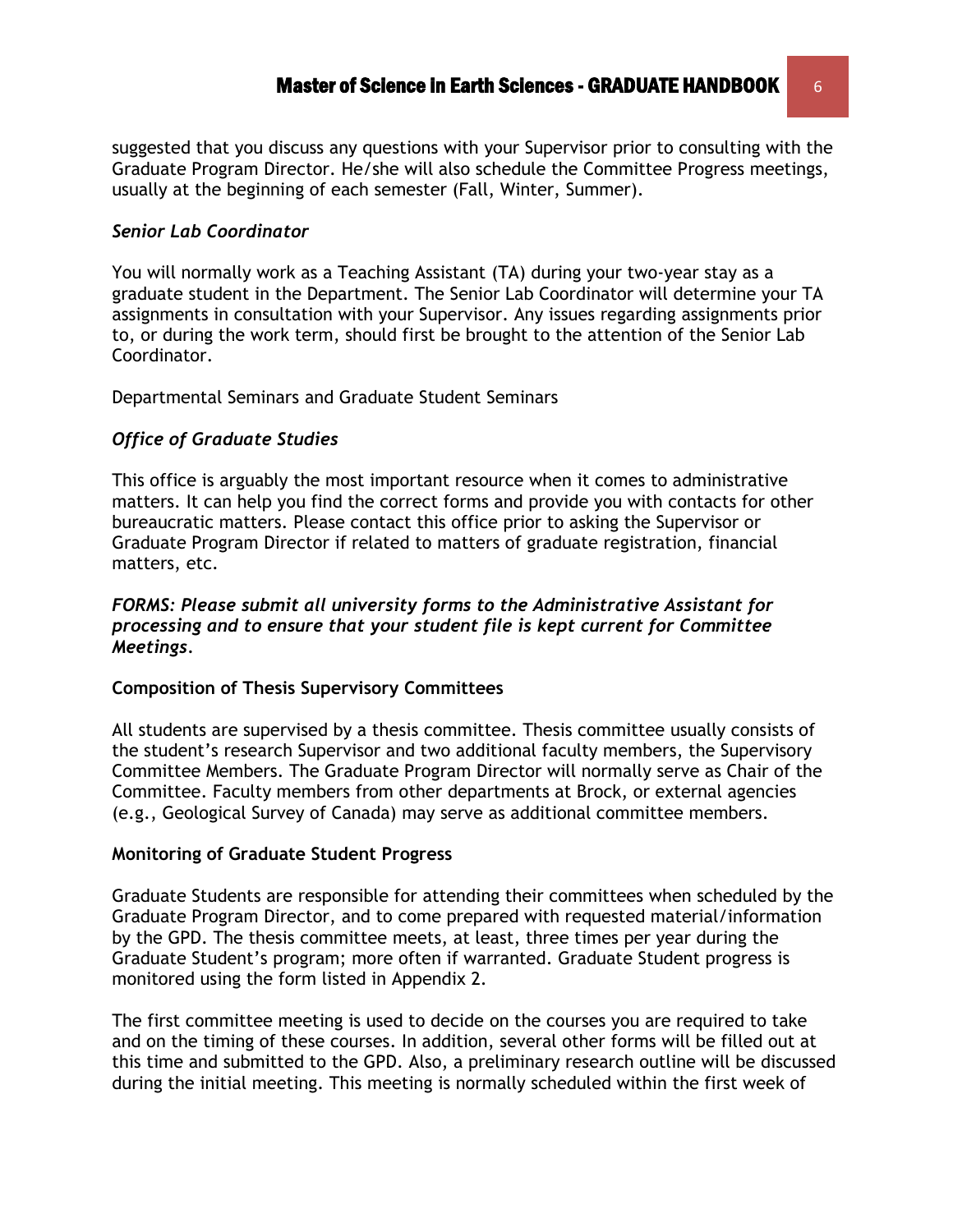your first semester on campus. Subsequent meetings are primarily designed to monitor your progress.

If your progress has been deemed unsatisfactory, the committee will design a plan to remedy the situation. This plan will normally include a set of agreed upon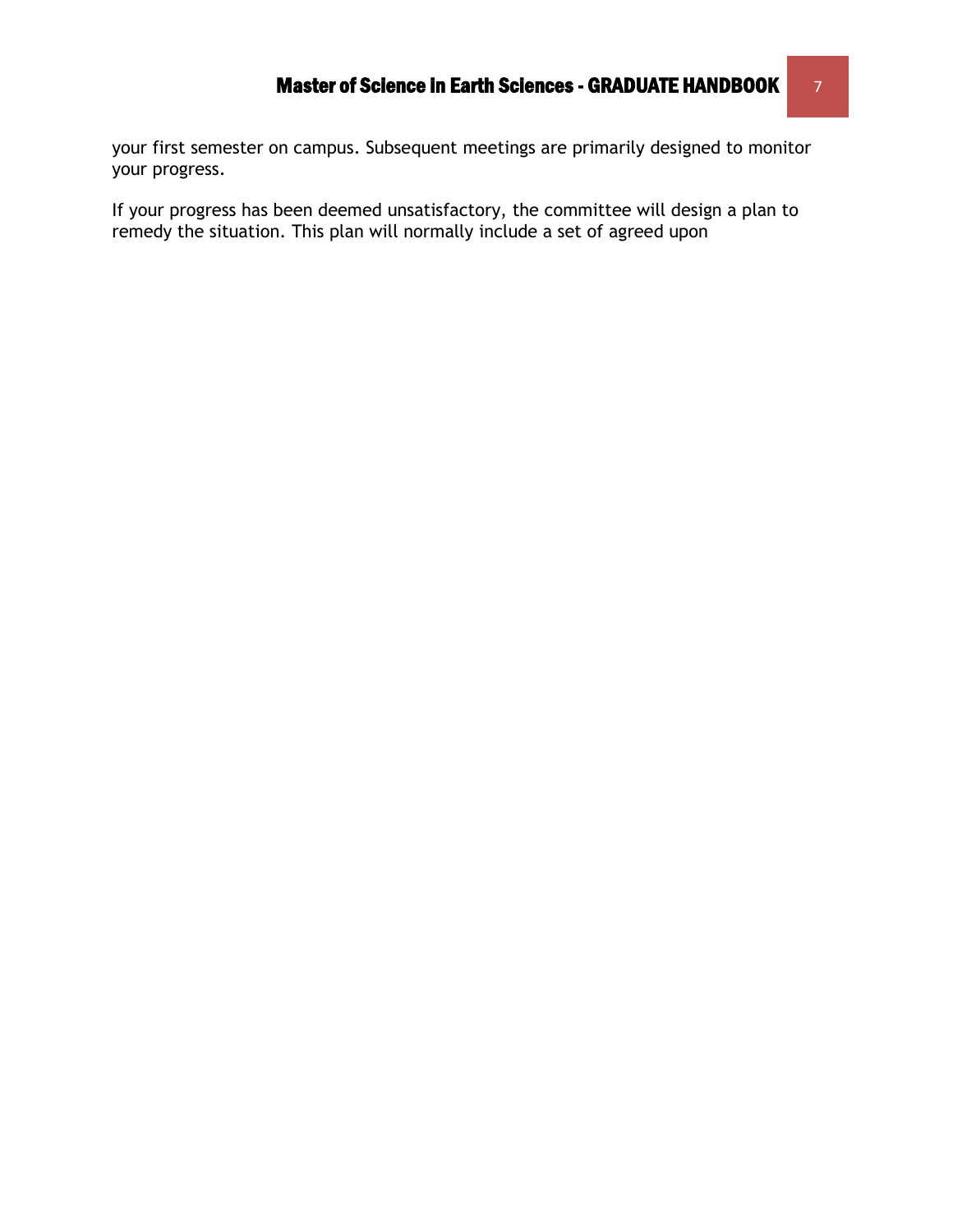milestones with deadlines which will be monitored by your supervisory committee. You may be dismissed from the graduate program if you are unsuccessful in following this plan.

#### **Registration Throughout the Program**

#### **Initial Registration**

New students usually arrive on campus in late August or early September.

1) Get in touch with your Supervisor. He/she will decide who should be on your committee. The choice of Committee Members depends on your thesis topic.

2) You should discuss with your Supervisor (and Committee Members) what courses you should be taking. The first committee meeting is really more for formalizing the choices.

Since steps 1 + 2 usually do not take place until the beginning of September, the course you need to register for prior to the meeting is the Thesis course (ERSC 5F90). In fact, you will need to re-register for that course every term until you graduate. Graduate course can be added after courses have been decided on during the Initial Committee Meeting. Course registration is done for each course only at the beginning of the term in which you take the course.

You are required to be registered as a student during every term of your studies in the program and ensure that your fees are paid by the set deadlines (late fees will be administered by the University). Please register for your graduate courses in the term decided upon during your committee meetings. Full information about registration, change of courses, withdrawals, etc. is available at the Brock Website listed in Appendix 1. Students who fail to register for any term, and who have not applied for inactive status or been granted a leave of absence, are considered to have withdrawn from their program of study. The student will be required to apply for reinstatement into the program.

Thesis Format – copyright material

The Copyright Act allows anyone to deal with copyright material for the purpose of research provided the use is 'fair' and the work is properly credited. Use of data, values, numbers should be considered similar to figures and tables by affording proper credit/citation to the original author(s). However, if extensive use of copyright material (multiple figures, tables, etc.) from a single source is anticipated it is advisable to seek permission of the author/publisher by contacting them through the pertinent web links.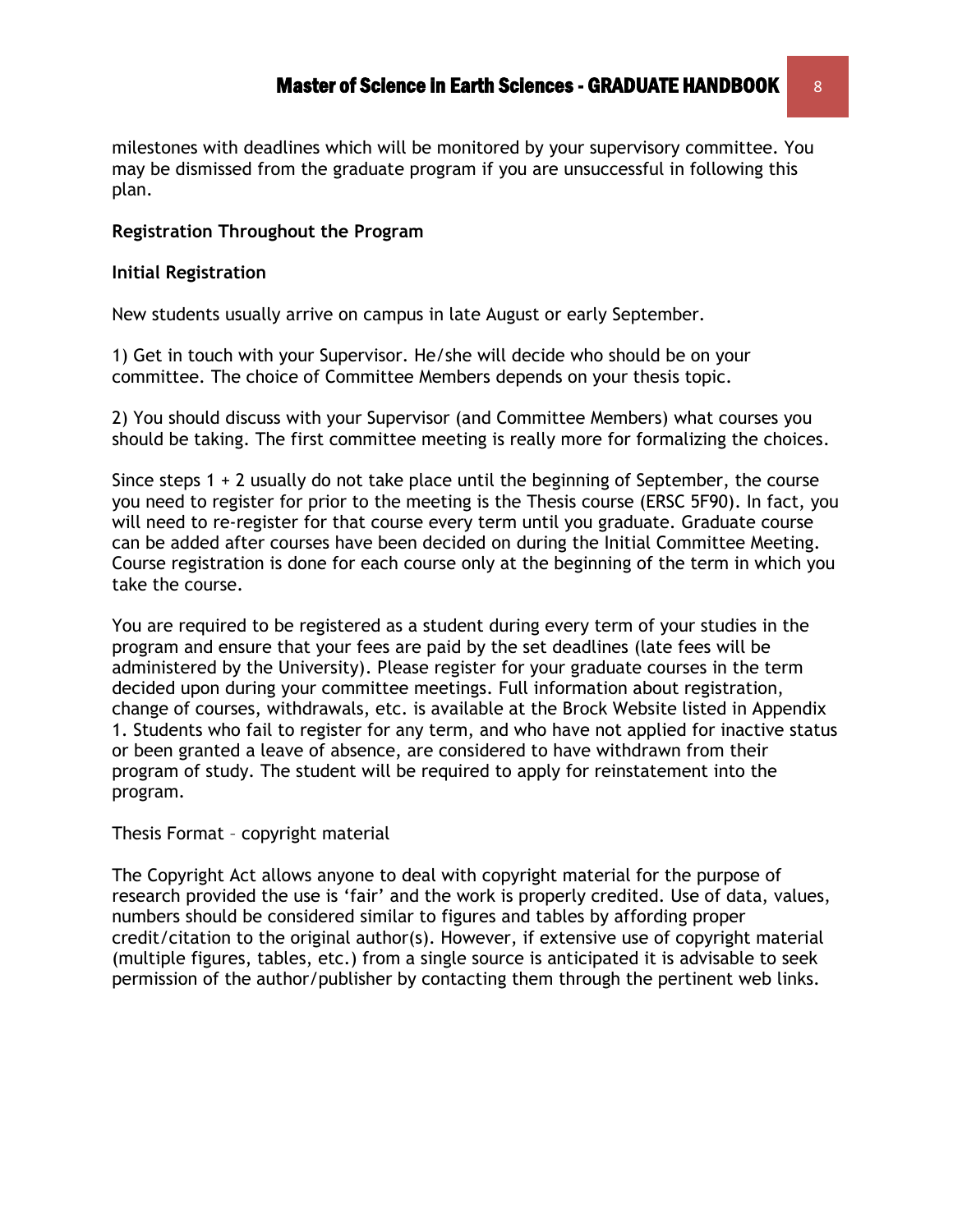#### **MSc Thesis Submission Procedure**

#### *When is it time to stop collecting data and write the thesis?*

The student and supervisor normally determine when sufficient data have been collected to complete the thesis. It is advised that a committee meeting be used to document this milestone.

#### *First Draft Submission for Tuition-Fee Reduction*

Once the student has completed a first draft of their thesis and it has been reviewed and accepted by his/her supervisor, the student may then submit the approved draft along with the first draft form (available from the Faculty of Graduate Studies) to the Graduate Program Director. The student is then eligible to apply for first draft tuition-fee reduction. Please note that the first draft requires the thesis to conform to proper thesis standards, including abstract, figures, and references. The website for thesis format regulations and fee reductions is listed in Appendix 1 (Faculty of Graduate Studies). **Note: This First-Draft Tuition-Fee reduction is valid ONLY for ONE semester; no extensions will be granted (except under special circumstances), then the REGULAR fee structure applies until graduation.**

#### *Internal Thesis Review*

Before your thesis can be submitted to the external reviewer for the final defence, it undergoes an internal thesis review. The Supervisor and Committee Members must agree that the thesis can be defended in its submitted form. They will acknowledge this fact by signing the Department's MSc Thesis Draft Approval form given in Appendix 3. However, if the supervisor and/or committee feel that the thesis is not defendable, the defence may still proceed at the discretion of the student.

**The student must submit the thesis for defence to B. Alexander, Associate Dean of Mathematics and Science office (NOT to the Earth Science Department office or GPD).**

#### *Associate Dean of Graduate Studies, Mathematics & Science Office External Thesis Review and Defence Date*

Once the thesis has passed internal review, the student should contact the Associate Dean of Graduate Studies, Mathematics and Science Office for procedures to follow as to formatting, copies required for the Defence, and other matters pertaining to the actual Thesis Defence. The supervisor will compile a list of three potential external examiners and their contact information, ranked in order of preference. The external examiner will provide a report that will be shared with the examination committee and the graduate student prior to the defence. Please note that the date for the defence will normally be 4-6 weeks from the external examiner notification date.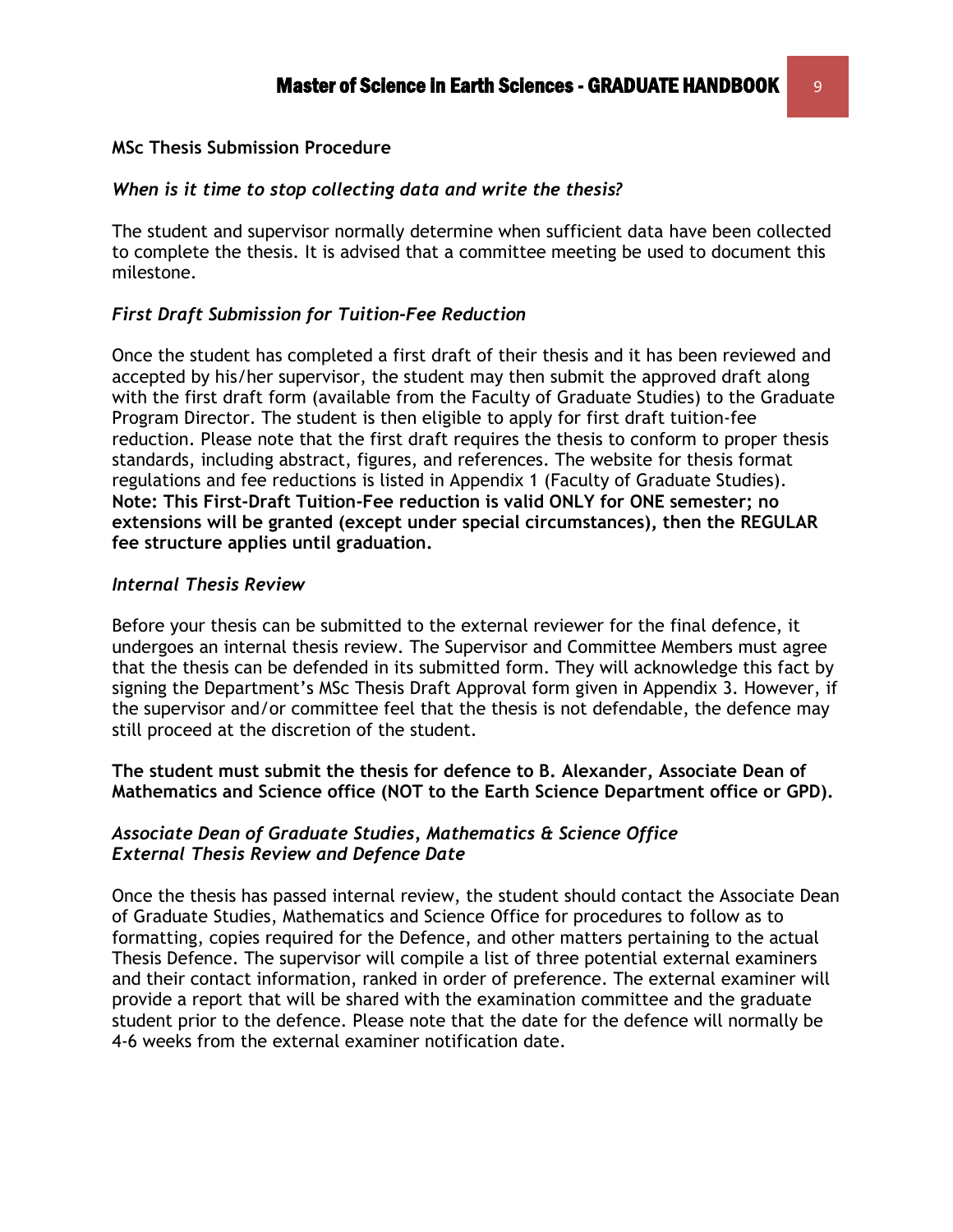#### **MSc Defence Format**

#### *Examining Committee Composition*

The Examining Committee is composed of a chair (Faculty Dean or delegate), the external examiner\*, the thesis supervisor, the committee members and any other members that may have been on the supervisory committee.

The external examiner may be one of the following:

- A) a faculty member from Brock but from a unit outside the program (Department,
- B) a faculty/expert from outside of Brock who will submit a report including questions and anticipated answers to be addressed to the student by the chair of the examining committee,
- C) a faculty/expert from outside Brock may participate in the defence via video conferencing, or
- D) a faculty/expert from outside Brock may attend the defence (at the expense of the Department)

#### *Format of Exam*

 $\overline{p}$  In accordance with University regulations the defence will be open, which means that members of the audience will be allowed to be present for all rounds of questioning.

 $\overline{p}$  Exam chair introduces committee and candidate, explains the format of the defence.

- $\Box$  Candidate presents a research seminar, approximately 30 minutes in length.
- $\overline{p}$  Floor is open to questions from the audience.

 $\overline{p}$  This is followed by a short break. Audience may remain but may not ask further questions.

 $\Box$  Order of questioning is usually the external examiner, the committee member and finally the supervisor. The chair of the examining committee is not required to participate in the questioning period.

 $\overline{p}$  The defence period will be limited to 2 hours, normally consisting of two rounds of questioning by the examining committee.

<sup>In</sup> When the committee is satisfied with the questioning, the Chair thanks the candidate and the audience, who then leave the room so that the Committee may deliberate *in camera.*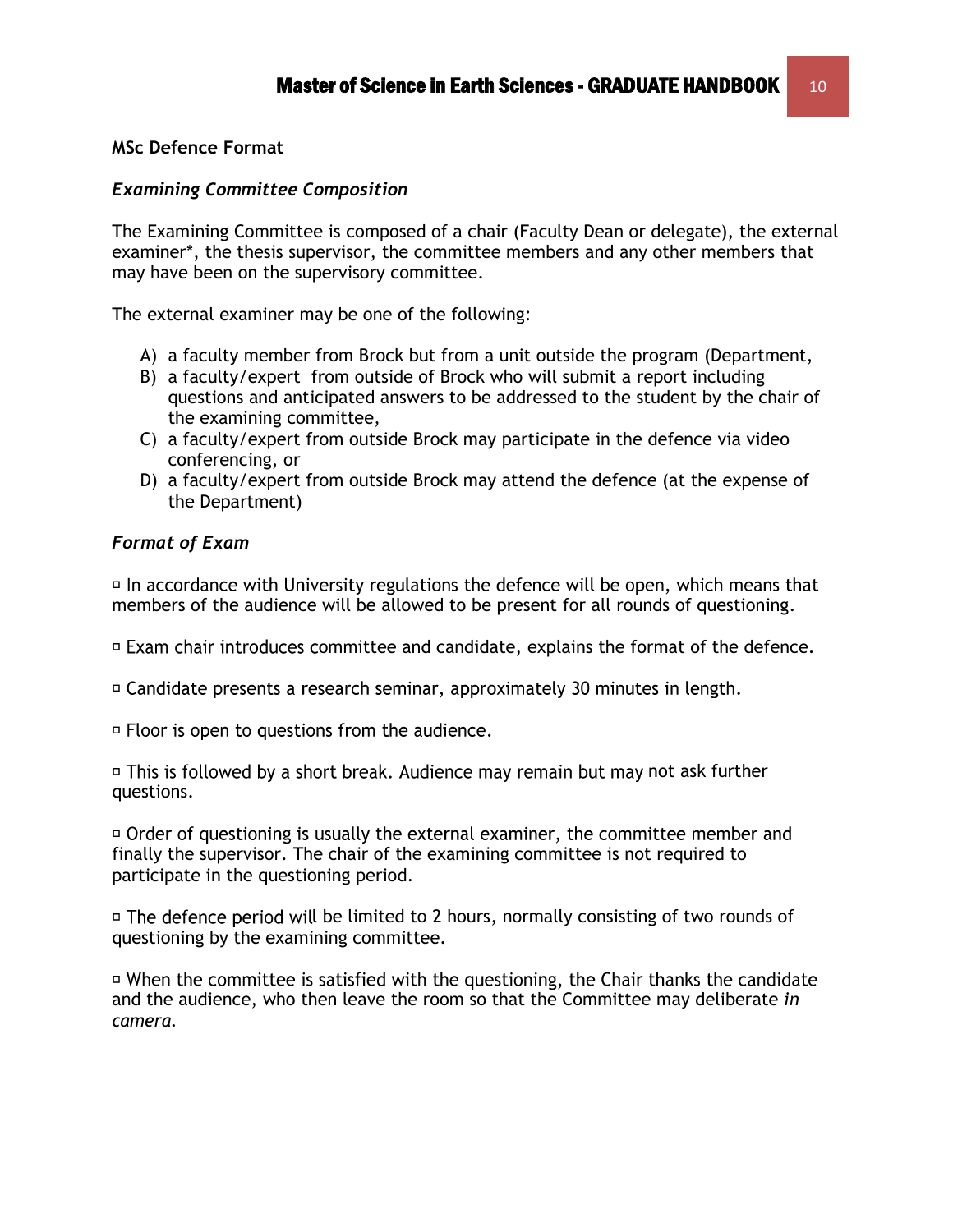#### *Possible Outcomes of the Exam*

All members of the examining committee, excluding the committee chair, will vote on the outcome of the exam.

Fail - the majority of members of the committee, including the external examiner, vote to fail;

Pass - the majority of members of the committee vote to pass.

In the event of a tie vote, the vote of the external examiner will determine the outcome of the exam.

The examining committee has the following options:

- Thesis is satisfactory and accepted as submitted
- Thesis is accepted with minor corrections or modifications
- Thesis is accepted conditionally upon completion of major modifications
- Thesis is deemed unsatisfactory and not acceptable.

Students are given between two to four weeks to complete minor revisions, which are to be approved by the supervisor. Four to twelve weeks are given to complete major revisions, which are to be approved by the supervisor and external examiner should he/she have requested it.

If revisions are necessary, the committee will specify the areas for revision and the date by which the revised, typed thesis is to be returned to the Graduate Program Director.

In the instance of a failed defence, the student may, at the discretion of the Examining Committee, be permitted a second and final thesis submission and defence. This will be scheduled for no later than one calendar year after the original presentation and defence. In the preparation of the thesis for resubmission, you will be guided by the written criticisms of members of the Examining Committee.

#### **Final Thesis Submission**

University regulations require that an e-file of the thesis be submitted to the Faculty of Graduate Studies for processing. See Faculty of Graduate Studies for procedure and links.

However, within the Department of Earth Sciences it is customary that the Supervisor also receives a thesis (i.e. a fifth copy is required). If a thesis has been sponsored by an external agency, they too may request a bound copy.

The thesis must be free from typographical and other errors and all copies must be identical in content, each containing all illustrations, charts, maps, figures, tables and appendices as approved by the Examining Committee. Each copy of the thesis must contain a copy of the Certificate of Approval signed by each member of the Examining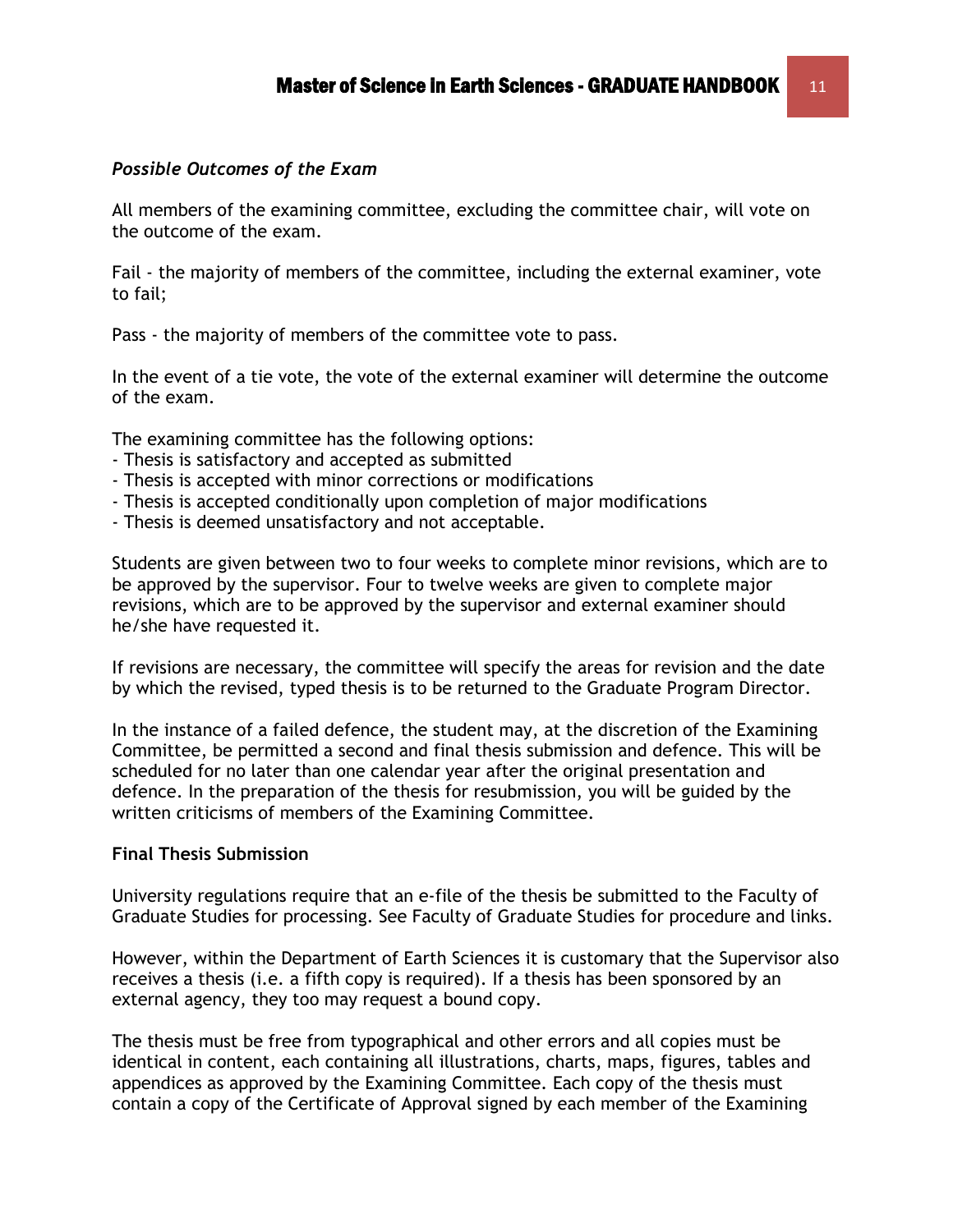Committee. The thesis must be accompanied by the candidate's Certificate of Approval, Graduate Record Form, two copies of the National Library of Canada (NLC) Non-Exclusive License to Reproduce Theses and a copy of the Partial Copyright Licence.

#### **Conflict Resolution for Graduate Students**

If a Graduate Student encounters a conflict that cannot be resolved with their Supervisor, the Graduate Student should then inform the Graduate Program Director of the problem and the GPD will try to facilitate a satisfactory resolution to the conflict. If the student's Supervisor is the Graduate Program Director, the conflict should be directed to another member of the departmental graduate committee and the committee will try to facilitate a satisfactory resolution to the conflict. If a satisfactory resolution to the conflict is not reached, the departmental graduate committee will then make a recommendation to the Dean of Mathematics and Science for resolving the problem, after which, the Dean's office will decide the course of action to be taken.

The student may, at their discretion, be accompanied to any interviews by one of the following: departmental student representative or faculty, staff or student member of Brock such as, but not limited to, a representative from the Student Development Centre or the Ombuds Officer. 1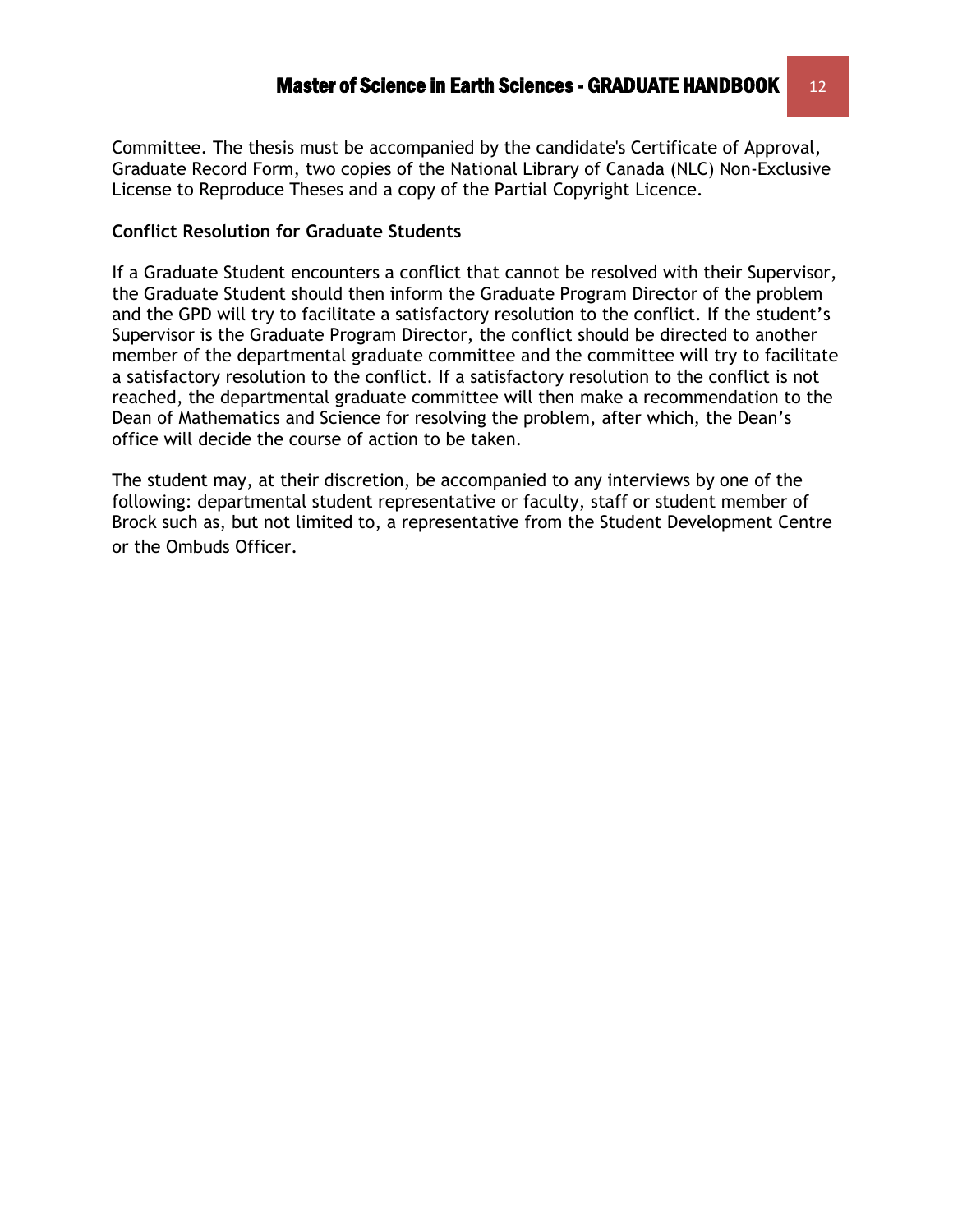## **Appendix 1**

#### **Graduate Calendar**

The graduate calendar contains program requirements and academic regulations for most situations. Please note that the calendar of the year of the initial graduate enrolment is the one that governs a Graduate Student's program. <http://www.brocku.ca/webcal/2015/graduate/>

#### **Faculty of Graduate Studies**

Most links related to graduate studies can be found directly at the graduate studies website:

<http://www.brocku.ca/graduate-studies>

#### **Thesis Format Specifications**

[https://brocku.ca/webfm\\_send/25517](https://brocku.ca/webfm_send/25517)

#### **Forms**

In addition to the departmental forms in this guide, there are Brock forms for most occasions. Many are clustered here:

<http://www.brocku.ca/graduate-studies/current-students/student-forms>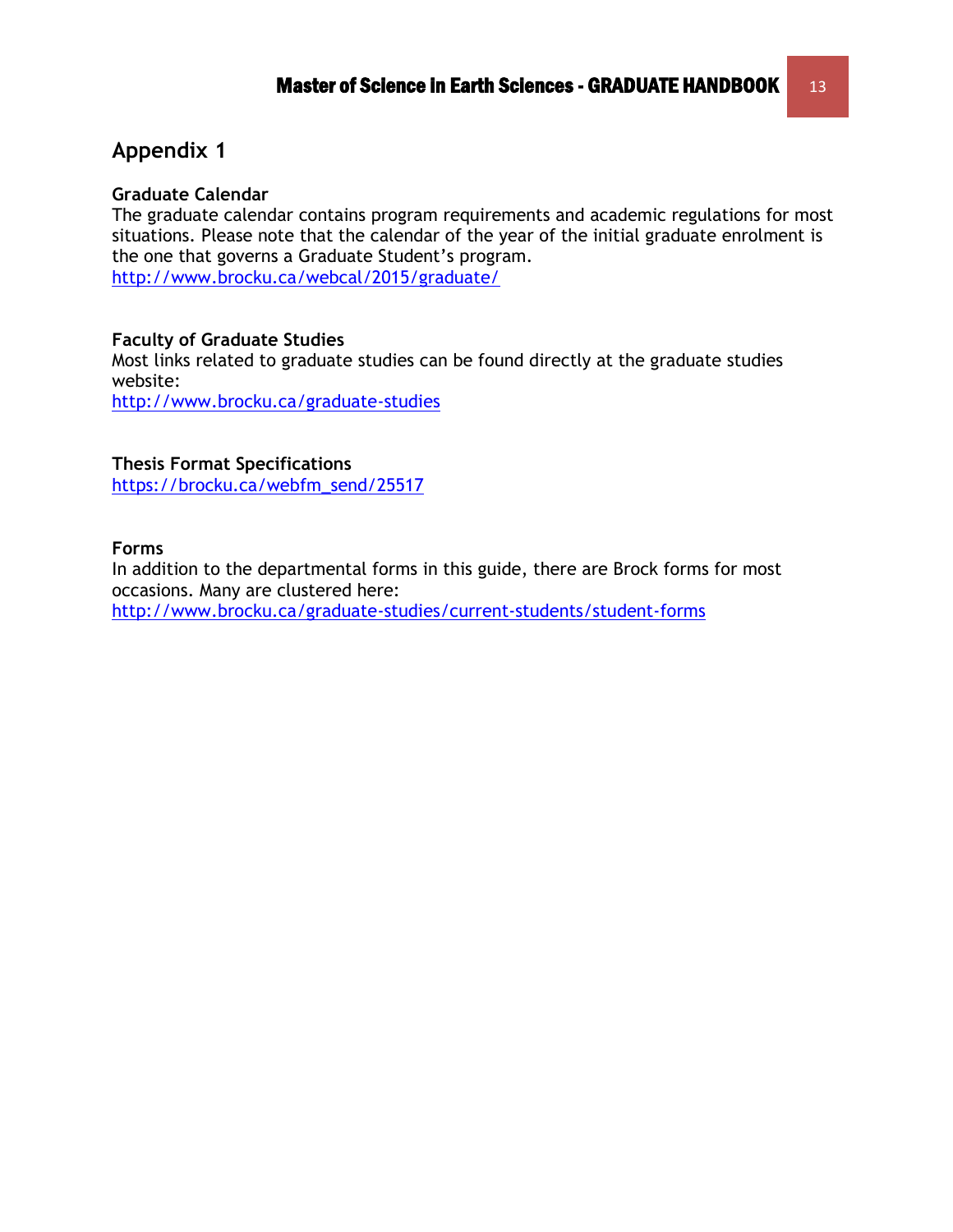**Appendix 2** 

**Progress Report Form – separate file**